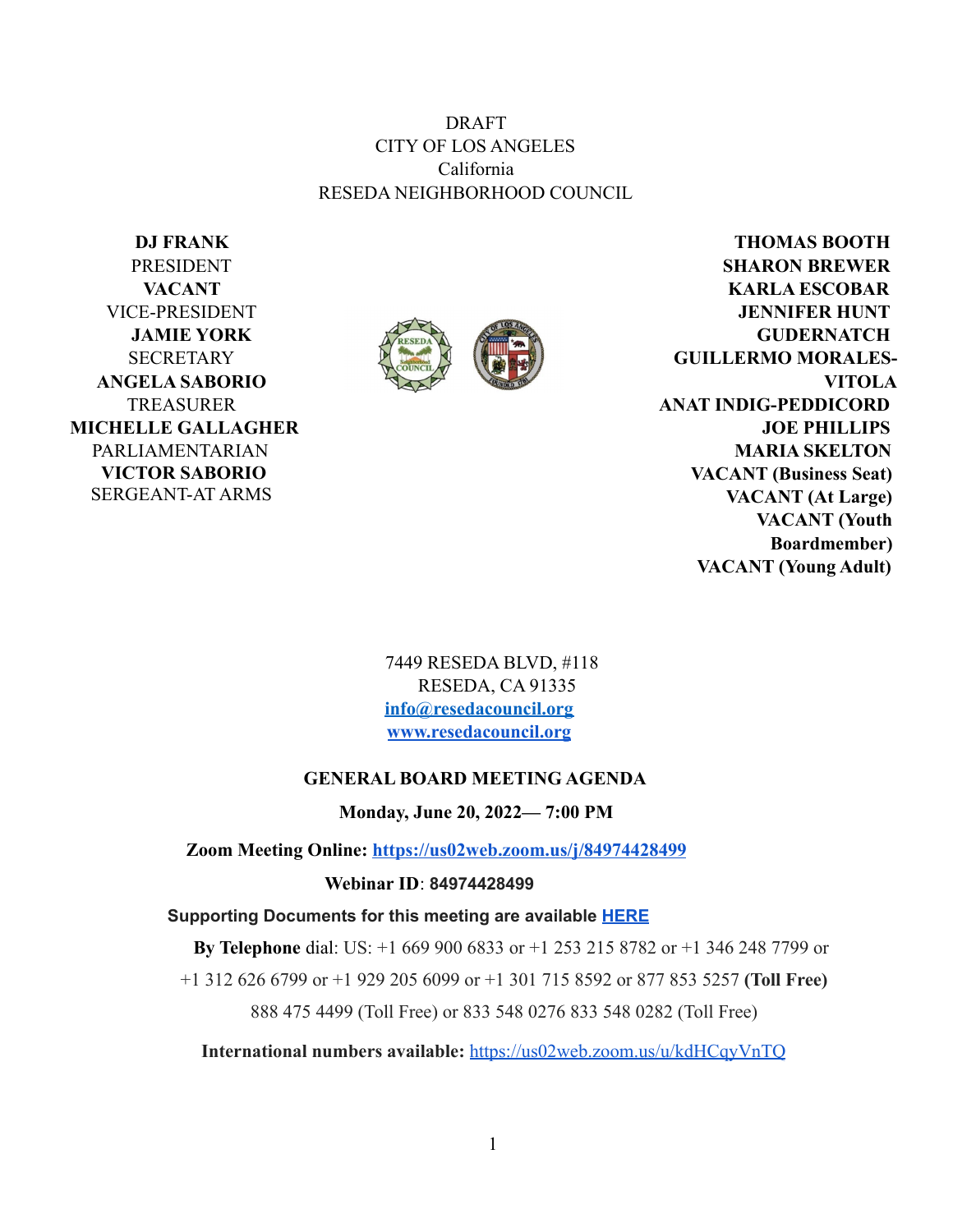**Si requiere servicios de traducción, favor de avisar al Concejo Vecinal 3 días de trabajo (72 horas) antes del evento. Por favor contacte DJ Frank, presidente, por correo electrónico [djf@resedacouncil.org](mailto:djf@resedacouncil.org) para avisar al Concejo Vecinal.**

IN CONFORMITY WITH THE SEPTEMBER 16, 2021 ENACTMENT OF CALIFORNIA ASSEMBLY BILL 361 (RIVAS) AND DUE TO CONCERNS OVER COVID-19, THE RESEDA NEIGHBORHOOD COUNCIL MEETING WILL BE CONDUCTED ENTIRELY WITH A CALL-IN OPTION OR INTERNET-BASED SERVICE OPTION.

Every person wishing to address the Board must dial**+1 929 205 6099**, and enter the webinar ID number above and then press  $#$  to join the meeting. Instructions on how to sign up for public comment will be given to listeners at the start of the meeting. When prompted by the presiding officer or chair, to provide public input at the Neighborhood Council meeting the public will be requested to dial \*9 or use the Raise Hand option, to address the Board or Committee on any agenda item before the Board or Committee takes an action on an item. Comments from the public on agenda items will be heard only when the respective item is being considered or during multiple agenda item comment.

#### **AB 361 Updates:**

Public comment cannot be required to be submitted in advance of the meeting, only real-time public comment is required.

If there are any broadcasting interruptions that prevent the public from observing or hearing the meeting, the meeting must be recessed or adjourned.

If members of the public are unable to provide public comment or be heard due to issues within the Neighborhood Council's control, the meeting must be recessed or adjourned.

**PUBLIC INPUT AT NEIGHBORHOOD COUNCIL MEETINGS** The public is requested dial \*9, when prompted by the presiding officer, to address the Board on any agenda item before the Board takes an action on an item. Comments from the public on agenda items will be heard only when the respective item is being considered or during multiple agenda items comment. Comments from the public on other matters not appearing on the agenda that are within the Board's jurisdiction will be heard during the General Public Comment period. Please note that under the Brown Act, the Board is prevented from acting on a matter that you bring to its attention during the General Public Comment period; however, the issue raised by a member of the public may become the subject of a future Board meeting. General Public comment is limited to 2 minutes per speaker, unless adjusted by the presiding officer of the Board. Comment on agenda items is limited to 5 minutes total per speaker (maximum 1 minute per item), unless adjusted by the presiding officer of the Board.

Any messaging or virtual background is in the control of the individual board or committee member in their personal capacity and does not reflect any formal position of the Neighborhood Council or the City of Los Angeles.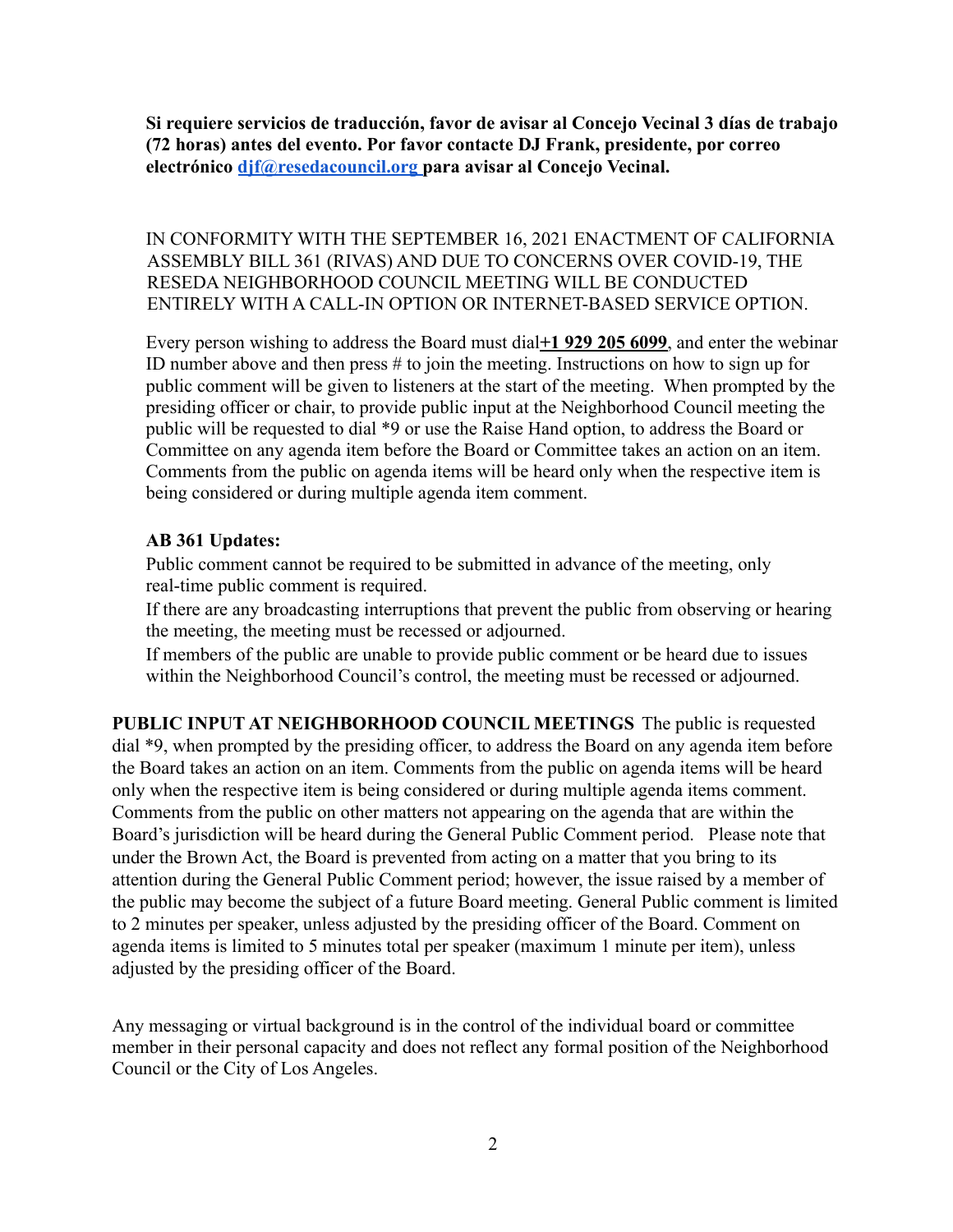*The Neighborhood Council system enables meaningful civic participation for all Angelenos and serves as a voice for improving government responsiveness to local communities and their needs. We are an advisory body to the City of Los Angeles, comprised of stakeholder volunteers who are devoted to the mission of improving our communities.*

# **I. Call to Order & Roll Call**

- A. Call to Order by Presiding Officer
- B. Roll Call

**II. Introduction of Public Officials, City Employees and other Visitors:** Stakeholders are allotted 30 seconds for a question for each agendized public official who visits. Questions do not count against public comment time totals. Public Officials who do not give advance notice of their participation in the Reseda Neighborhood Council meeting are limited to 1 minutes of announcements, which must include their contact information as part of their announcement.

- 1. SLO Oscar Bocanegra or other authorized LAPD representative
- 2. Representative from Council District 3 Bob Blumenfield's Office
- 3. Representative from Council District 4 Nithya Raman's Office
- 4. Blake Clayton or other representative from Supervisor Sheila Keuhl's Office
- 5. Tammy Ramirez or Tara Vahdani- Representative from Scott Schmerelson's Office
- 6. Alberto Vargas or other representative from Jesse Gabriel's Office
- 7. Department of Neighborhood Empowerment representative
- 8. Representative from Eric Garcetti's Office
- 9. Representative from Nick Melvoin's Office LAUSD BD 4

# **III. Public Comment on Non Agenda Items (2 min per person)**

### **IV. Multiple Agenda Items Comment (5 minutes/300 seconds per speaker, maximum 1 minute/60 seconds per item)**

## **V. Announcements**

## **VI. Officer's Reports (1 min each, please file a written report if more time is requested)**

- A. President -
- B. Vice President
- C. Secretary -
- D. Treasurer
- E. Parliamentarian-
- F. Sergeant-At-Arms

# **VII. Committee and Alliance Reports (2 min ea; please submit written reports)** [West Valley Neighborhood Alliance on Homelessness](https://wvnah.org/) Report - Tom Booth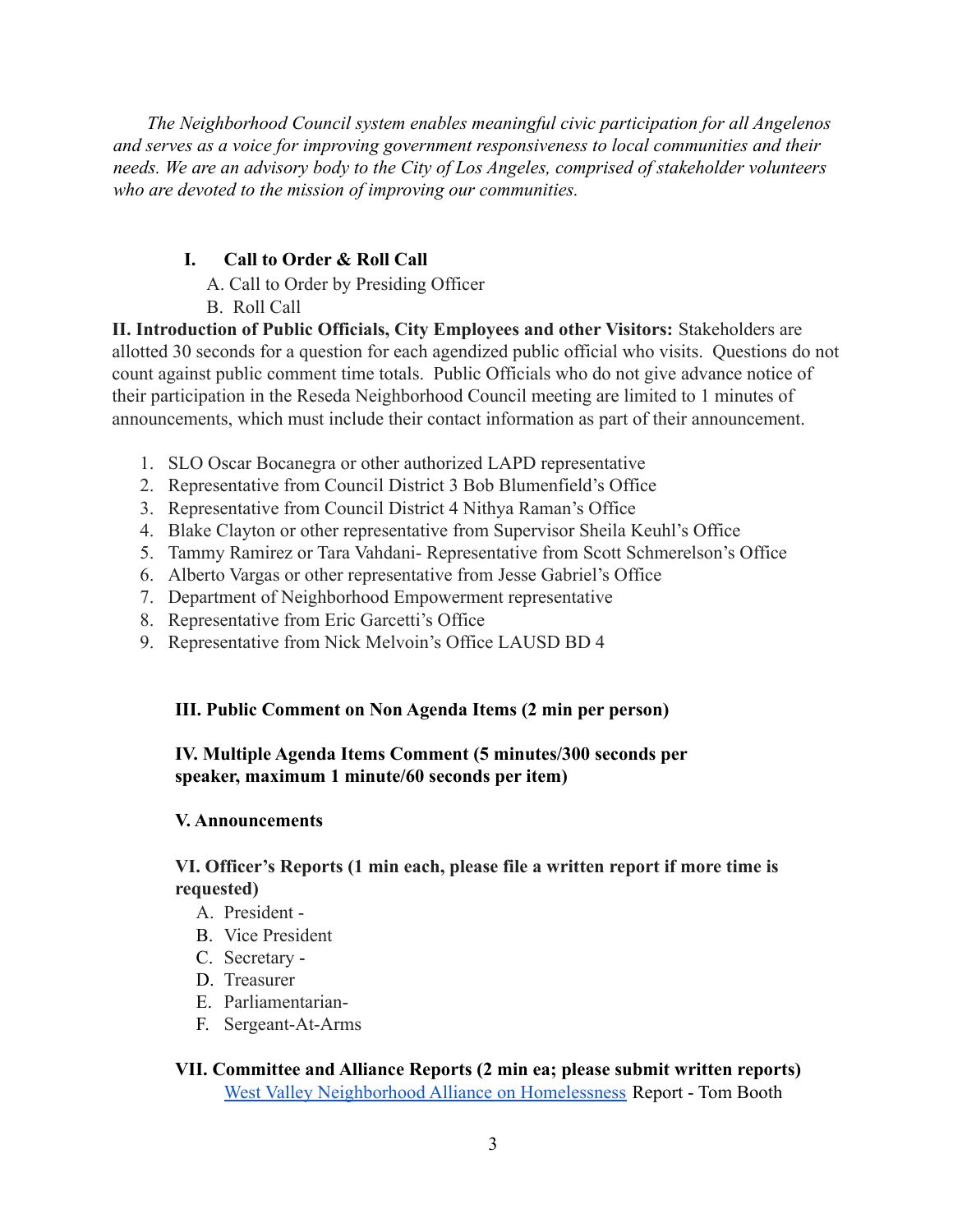[Neighborhood Budget Advocates](https://www.budgetadvocates.com/) Report- Carol Newman; Budget Day June 18th [Valley Alliance of Neighborhood Councils](http://www.lancc.org/nc-alliances.php) - Report by Anna Measles [Neighborhood Council Sustainability Alliance](https://www.ncsa.la/) [LGBTQ+ Alliance](https://www.lalgbtqalliance.org/)

## **VIII. Lead Business**

A. Business Stakeholder Seat (2025) Vacancy. Any Stakeholder interested in filling a vacancy on the Board shall submit a written application to the Secretary  $(iamiev@rasedacountil.org)$  at any time before a vote is taken, and the application must specify the stakeholder category the applicant is running for. Business stakeholder qualifications can be found in the bylaws. This seat may be filled as of the February 24, 2022 meeting

B. At Large Stakeholder Seat (2023) Vacancy. Any Stakeholder interested in filling a vacancy on the Board shall submit a written application to the Secretary  $(iamiev@rasedacountil.org)$  at any time before a vote is taken, and the application must specify the stakeholder category the applicant is running for. At large stakeholder qualifications can be found in the [bylaws.](https://resedacouncil.org/web1/wp-content/uploads/2021/01/RNC-Bylaws-Approved-11232020-1.pdf?x48066) This seat may be filled as of the April 18, 2022 meeting

C. Young Adult Boardmember (2023) Vacancy. Any Stakeholder interested in filling a vacancy on the Board shall submit a written application to the Secretary

 $(iamiev@rasedacountil.org)$  at any time before a vote is taken, and the application must specify the stakeholder category the applicant is running for. Young adult boardmember stakeholder qualifications can be found in the [bylaws.](https://resedacouncil.org/web1/wp-content/uploads/2021/01/RNC-Bylaws-Approved-11232020-1.pdf?x48066) The applicant must be between the ages of 18-20 who lives, works, or owns property within the Reseda boundaries. The seat is held until the end of the 2023 term on May 31, 2023.

D. Youth Boardmember (2023) Vacancy. Any Stakeholder interested in filling a vacancy on the Board shall submit a written application to the Secretary (jamiey@resedacouncil.org) at any time before a vote is taken, and the application must specify the stakeholder category the applicant is running for. Youth boardmember stakeholder qualifications can be found in the bylaws. The applicant must be between the ages of 14-17 who lives, works, or owns property within the Reseda boundaries. The seat is held until the end of the 2023 term on May 31, 2023.

E. Discussion and possible action; approval of up to \$500 for the printing of Reseda Neighborhood Council Art postcards and coloring supplies. Outreach approved and discussed. (Carlson, Gallagher, Escobar; yes Skelton, Huffer-Ethial; absent

F. Appointment of Financial Officers of the Board

1. Neighborhood Council Bank Card Holder

2. Second Card Holder (optional)

3. Second Signer

4. Alternate Signer (optional)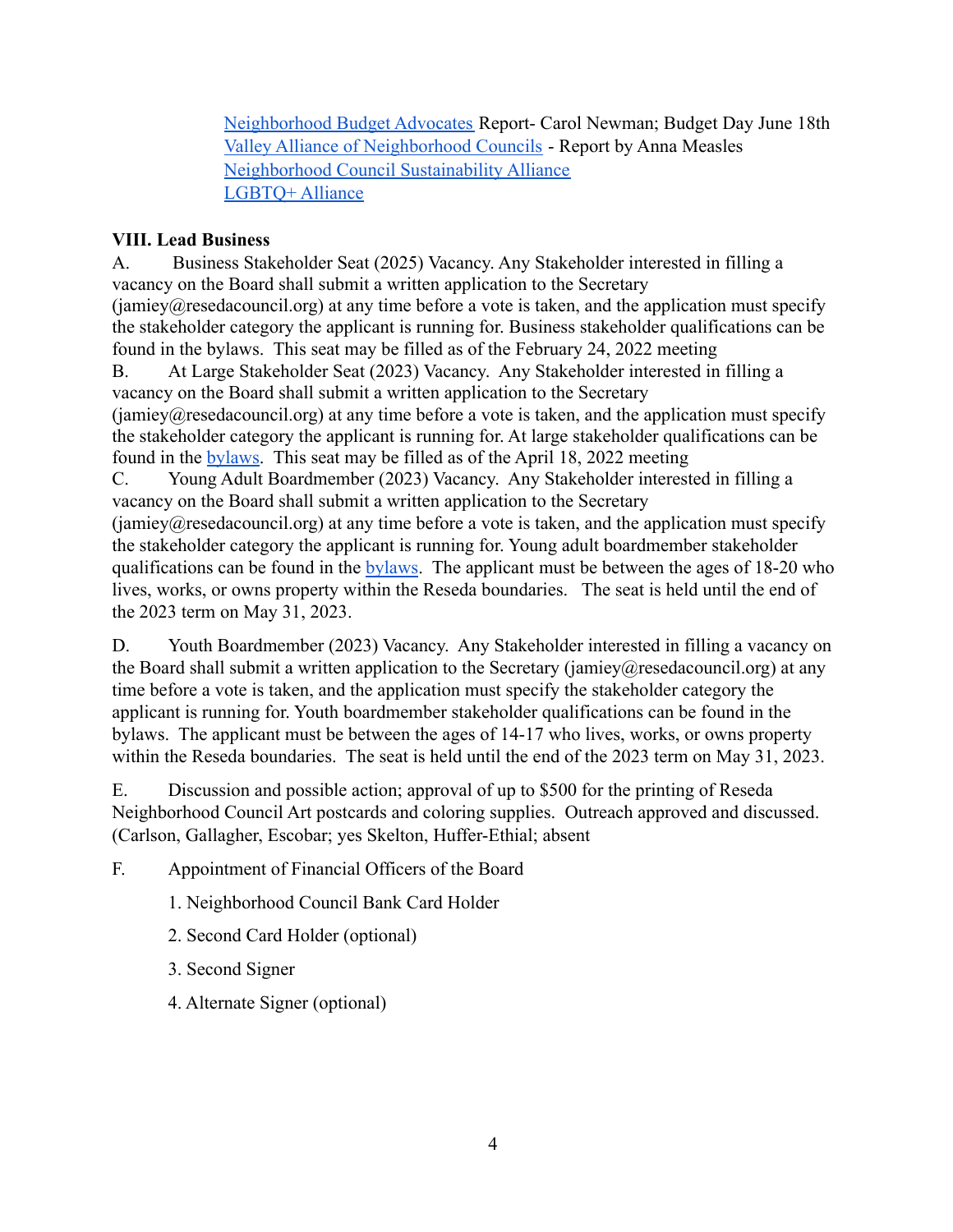## **IX. Old Business**

A. Discussion and possible action regarding setting a maximum time length for Reseda NC Board Meetings (regular or special). Reason: Obviously (4) or (5) hour meetings are too long for board members (who are needed for quorum and/or to vote on agenda items) and the public who attend to possibly make comments. Possible standing rule addition? (Sharon) B. Discussion and possible action regarding: 1) Reseda NC being involved in helping to form a Reseda Business Improvement District and 2) the formation of an Ad Hoc Committee to look into the steps needed to form a Reseda Business Improvement District. (Sharon) C. Discussion and possible action; submit a community impact statement on [Council](https://cityclerk.lacity.org/lacityclerkconnect/index.cfm?fa=ccfi.viewrecord&cfnumber=21-1189) File [21-1189](https://cityclerk.lacity.org/lacityclerkconnect/index.cfm?fa=ccfi.viewrecord&cfnumber=21-1189) (AB 361 / Teleconference / Meetings) and Council File [20-0467](https://cityclerk.lacity.org/lacityclerkconnect/index.cfm?fa=ccfi.viewrecord&cfnumber=20-0467) (COVID-19 Public Health Crisis / Reopening Guidance / Los Angeles City Hall Complex / Park Facilities) and to the Board of Neighborhood Commissioner and the Board of Civil and Human Rights Commissioners

D. Discussion and possible action; a letter to the Arts, Parks, Health, Education, and Neighborhoods committee requesting information from LAUSD regarding the money owed to Shirley Elementary by Citizens of the World Charter

## **X. New Business (all items may have discussion and action)**

#### A. **Selection of Reseda Neighborhood Council Vice President**

- a. Nomination for Vice President by Presiding Officer- The Vice President oversees the committees, including population of committees and overseeing proper agenda procedure and runs meetings in the absence of the President or becomes President pro tem in the event of Presidential vacancy. Please see the **[bylaws](https://resedacouncil.org/web1/wp-content/uploads/2021/01/RNC-Bylaws-Approved-11232020-1.pdf?x48066)** for a complete description.
- b. Nominee Statement (2 minutes each)
- c. Public Comment (1 minutes per speaker, 10 minutes maximum for this item)
- d. Board Discussion (Discussion and Questions from Board Members, the nominee will have the opportunity to answer each of the questions even if not addressed to them  $-10$  minutes maximum for this item)
- e. Roll Call vote (If the board does not approve the nomination, then the process begins anew, from step D2.)

B. Discussion and possible action; approval of the May 2022 Monthly Expenditure Report (MER) (Angela)

C. Discussion and possible action; submit a community impact statement on [council](https://cityclerk.lacity.org/lacityclerkconnect/index.cfm?fa=ccfi.viewrecord&cfnumber=22-0560) file [22-0560](https://cityclerk.lacity.org/lacityclerkconnect/index.cfm?fa=ccfi.viewrecord&cfnumber=22-0560) (Municipal Lobbying Ordinance / Updates) and to the Board of Neighborhood Commissioners (Jamie)

D. Discussion and possible action; submit a community impact statement on [Council](https://cityclerk.lacity.org/lacityclerkconnect/index.cfm?fa=ccfi.viewrecord&cfnumber=11-1020-S3) File [11-1020-S3](https://cityclerk.lacity.org/lacityclerkconnect/index.cfm?fa=ccfi.viewrecord&cfnumber=11-1020-S3) (Neighborhood Council Funding Program / Budget Advocates / Term Substitution / Budget Advocacy / Los Angeles Administrative Code / Amendment) and to the Board of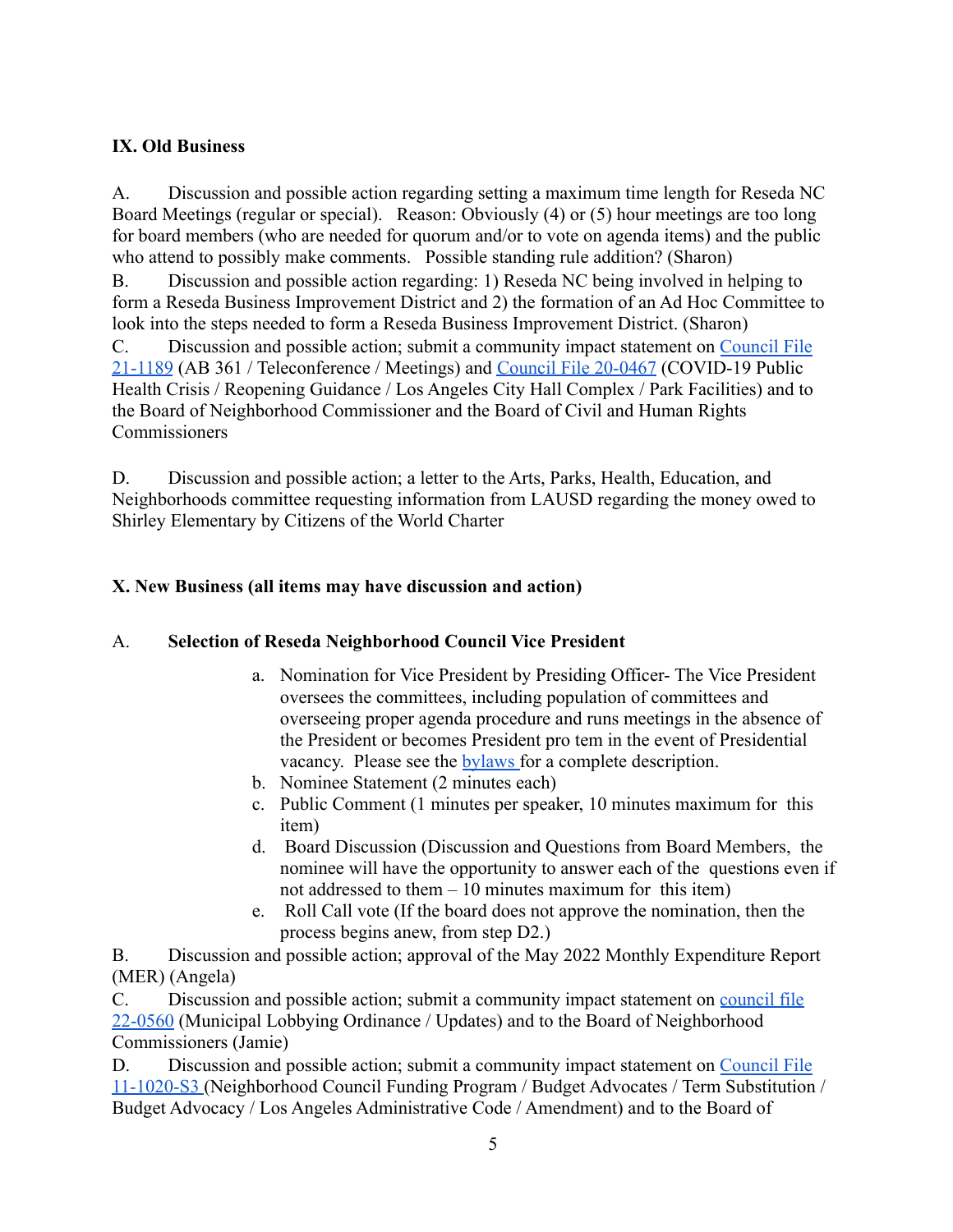Neighborhood Commissioners ( Jamie)

E. Discussion and possible action; submit a community impact statement on [Council](https://cityclerk.lacity.org/lacityclerkconnect/index.cfm?fa=ccfi.viewrecord&cfnumber=22-0436) File [22-0436](https://cityclerk.lacity.org/lacityclerkconnect/index.cfm?fa=ccfi.viewrecord&cfnumber=22-0436) (Live Interpreting Services / Expansion / Software / Technology / In-Person Shortage) (Jamie)

F. Discussion and possible action; submit election information worksheet for the 2023 Neighborhood Council election. (DJ) Any stakeholders interested in learning more, can find more information about the 2021 election [here.](https://clerk.lacity.org/clerk-services/elections/nc-elections)

Discussion and possible action; submit a community impact statement regarding [council](https://cityclerk.lacity.org/lacityclerkconnect/index.cfm?fa=ccfi.viewrecord&cfnumber=13-0934-S2) file [13-0934-s2](https://cityclerk.lacity.org/lacityclerkconnect/index.cfm?fa=ccfi.viewrecord&cfnumber=13-0934-S2) (Elements of Economics Development Program / Business Incentives)

G. Discussion and possible action; approval of the use of the community space for Girl Scout Troop #00501.

H. Consent Items: All items will be voted on in one vote unless any member pulls them from the consent calendar

- 1. Approval of the March 21, 2022 draft RNC Board Meeting Minutes
- 2. Approval of the April 18, 2022 draft RNC Board Meeting minutes
- 3. Approval of the May 16, 2022 draft RNC Board Meeting minutes
- 4. Removal of Guillermo Morales Vitola from the Economic committee

#### **XI. Upcoming Agenda Items**

A. Any stakeholder may request the inclusion of any specific agenda item for future meetings, and upon the concurrence of a majority vote of the Board, such item will be placed on the future agenda as requested, per Article VIII§2 of the Bylaws.

#### **XII. Next General Meeting: 7:00pm, Monday, July 18, 2022**

#### **XIII. Adjournment**

**THE AMERICAN WITH DISABILITIES ACT** As a covered entity under Title II of the Americans with Disabilities Act, the City of Los Angeles does not discriminate on the basis of disability and upon request will provide reasonable accommodation to ensure equal access to its programs, services, and activities. Sign language interpreters assisted listening devices, or other auxiliary aids and/or services may be provided upon request. To ensure availability of services, please make your request at least 3 business days (72 hours) prior to the meeting by contacting the Department of Neighborhood Empowerment by calling (213) 978-1551 or email: NCsupport@lacity.org

**PUBLIC ACCESS OF RECORDS** – In compliance with Government Code section 54957.5,

non-exempt writings that are distributed to a majority or all of the board in advance of a meeting may be viewed at the Reseda Neighborhood Council Space, 18118 Sherman Way, Reseda, CA 91335 or at the scheduled meeting. In addition, if you would like a copy of any record related to an item on the agenda, please contact Secretary Jamie York by email at: jamiey@resedacouncil.org

**PUBLIC POSTING OF AGENDAS** – Neighborhood Council agendas are posted for public review as follows: Reseda Neighborhood Council Space, 18118 Sherman Way, Reseda, CA 91335 and at [resedacouncil.org.](https://resedacouncil.org/) [You](https://empowerla.org/RNC/You) can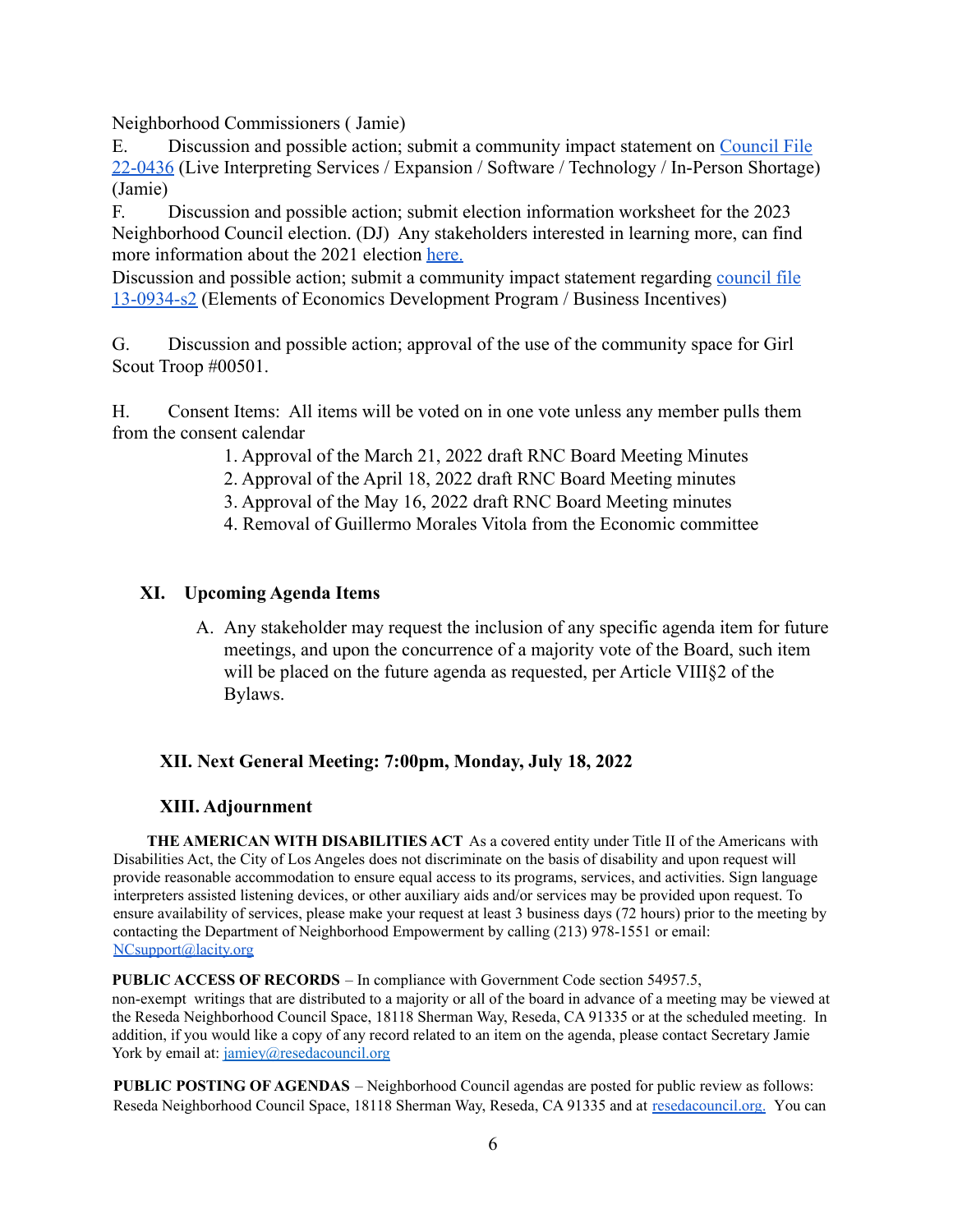also receive our agendas via email by subscribing to L.A. City's Early Notification System at <https://www.lacity.org/government/subscribe-agendasnotifications/neighborhood-councils>

**NOTICE TO PAID REPRESENTATIVES -**If you are compensated to monitor, attend, or speak at this meeting, City law may require you to register as a lobbyist and report your activity. See Los Angeles Municipal Code Section 48.01 et seq. More information is available at ethics.lacity.org/lobby

**RECONSIDERATION AND GRIEVANCE PROCESS** - For information on the NC's process for board action reconsideration, stakeholder grievance policy, or any other procedural matters related to this Council, please consult the NC Bylaws cited below.

**PROCESS FOR RECONSIDERATION (Article VIII§4) -** The Board may reconsider or amend its actions through the following Motion for Reconsideration process: Before the Board reconsiders any matter, the Board must approve a Motion for Reconsideration by official action. After determining that an action should be reconsidered, the Board has the authority to re-hear, continue, or act on the item that is the subject of reconsideration. The Motion for Reconsideration must be brought, and the Board's approval of a Motion for Reconsideration must occur, either during the same meeting where the Board initially acted or during the Board's next regularly scheduled meeting that follows the meeting where the action subject to consideration occurred. The RNC may also convene a special meeting within these specified time frames to address a Motion for Reconsideration. A Motion for Reconsideration may be proposed only by a member of the Board that previously voted on the prevailing side of the original action that was taken by the Board Moving. The Moving Board Member may make the Motion for consideration orally during the same meeting where the action that is the subject of reconsideration occurred, or by properly placing the Motion for Reconsideration on the agenda of a meeting that occurs within the allowed specified periods of time as stated above. In order to properly place the Motion for Reconsideration on the agenda of the subsequent meeting, the Moving Board Member shall submit a memorandum to the Secretary at least two (2) days in advance of the deadline for posting notices for the meeting. The memorandum must briefly state the reason(s) for requesting the reconsideration and provide the Secretary with an adequate description of the matter(s) to be re-heard and the proposed action that may be adopted by the Board if the Motion for Reconsideration is approved. A Motion for Reconsideration that is properly brought before the Board may be seconded by any member of the Board.

**PROCESS FOR FILING A GRIEVANCE (Article XI) -** Any grievance by a Stakeholder or Board member must be submitted in writing to the Secretary who shall cause the matter to be placed on the agenda for the next regular RNC meeting, but in any case, no more than in thirty-five (35) days. The Neighborhood Council will follow the City's policy and/or rules regarding the handling of grievances. The Motion for Reconsideration must be brought, and the Boards approval of a Motion for Reconsideration must occur, either during the same meeting where the Board initially acted or during the Boards next regularly scheduled meeting that follows the meeting where the action subject to consideration occurred. The RNC may also convene a special meeting within these specified time frames to address a Motion for Reconsideration.

At that meeting, the Board shall refer the matter to an Ad Hoc Grievance Panel comprised of three (3) Non-Board Stakeholders randomly selected by the Secretary from a list of Non-Board Stakeholders who have expressed an interest in serving from time-to-time on such a panel. The Moving Board Member may make the Motion for Reconsideration orally during the same meeting where the action that is the subject of reconsideration occurred, or by properly placing the Motion for Reconsideration on the agenda of a meeting that occurs within the allowed specified periods of time as stated above.

Within two (2) weeks of the panel's selection, the Secretary shall coordinate a time and place for the panel to meet with the person(s) submitting a grievance to discuss ways in which the dispute may be resolved. A Motion for Reconsideration that is properly brought before the Board may be seconded by any member of the Board.

Within two (2) weeks following such meeting, a member of the panel shall prepare a written report to be forwarded by the Secretary to the Board outlining the panels collective recommendations for resolving the grievance. The Board may receive a copy of the panels report and recommendations prior to a Board meeting, but, in accordance with the Brown Act, the matter shall not be discussed among the Board members until it is heard publicly at the next regular RNC meeting.